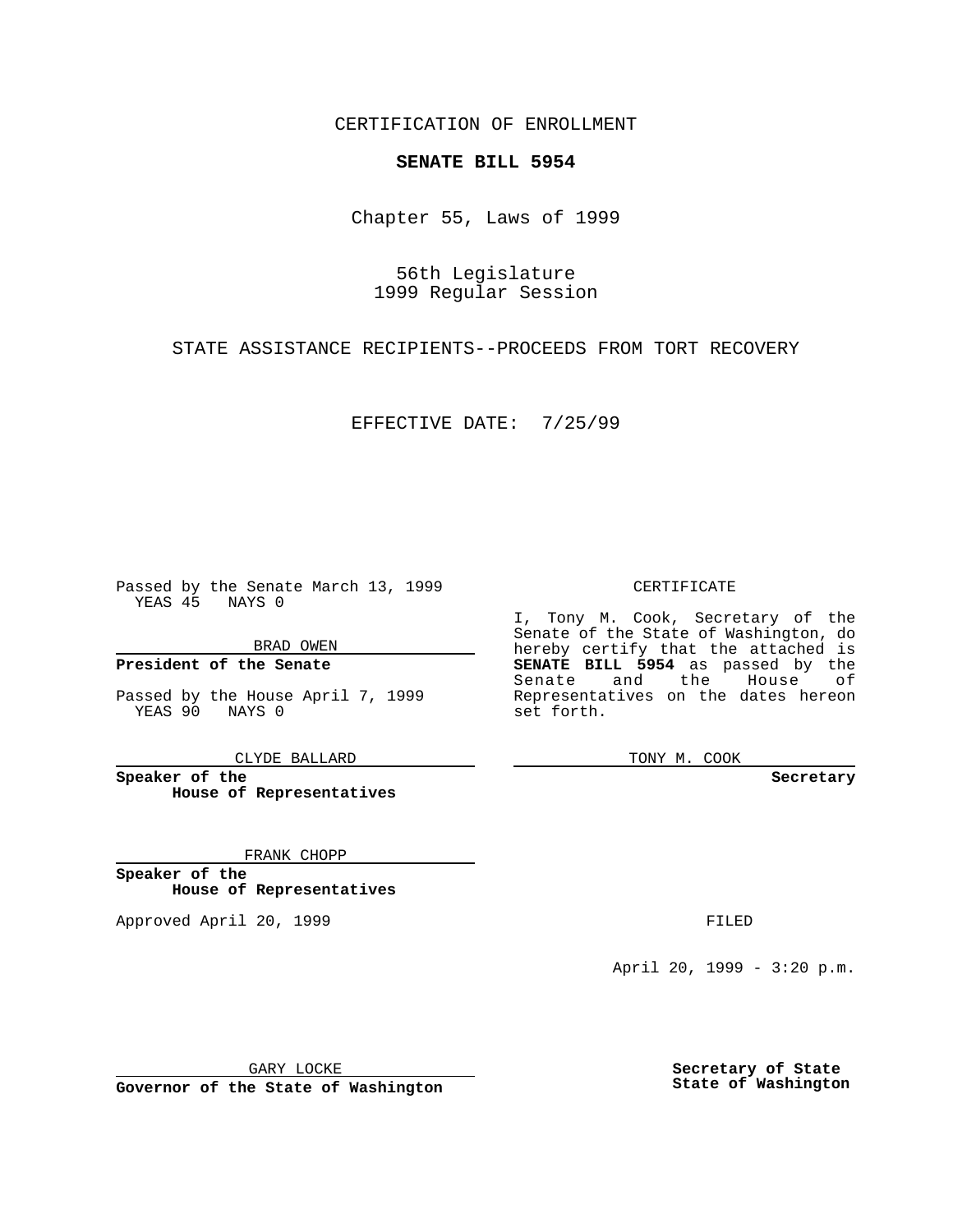## **SENATE BILL 5954** \_\_\_\_\_\_\_\_\_\_\_\_\_\_\_\_\_\_\_\_\_\_\_\_\_\_\_\_\_\_\_\_\_\_\_\_\_\_\_\_\_\_\_\_\_\_\_

\_\_\_\_\_\_\_\_\_\_\_\_\_\_\_\_\_\_\_\_\_\_\_\_\_\_\_\_\_\_\_\_\_\_\_\_\_\_\_\_\_\_\_\_\_\_\_

Passed Legislature - 1999 Regular Session

### **State of Washington 56th Legislature 1999 Regular Session**

**By** Senators Kline, Eide and Thibaudeau; by request of Department of Social and Health Services

Read first time 02/17/1999. Referred to Committee on Health & Long-Term Care.

 AN ACT Relating to torts committed against recipients of state assistance; and amending RCW 43.20B.070.

BE IT ENACTED BY THE LEGISLATURE OF THE STATE OF WASHINGTON:

 **Sec. 1.** RCW 43.20B.070 and 1990 c 100 s 8 are each amended to read as follows:

 (1) An attorney representing a person who, as a result of injuries or illness sustained through the negligence or wrong of another, has received, is receiving, or has applied to receive assistance under chapter 74.09 RCW, or residential care provided by the department at a hospital for the mentally ill or habilitative care center for the developmentally disabled, shall:

 $((\{1\})$   $(a)$  Notify the department at the time of filing any claim against a third party, commencing an action at law, negotiating a settlement, or accepting a settlement offer from the tort feasor or the tort feasor's insurer, or both; and

 $((2))$  (b) Give the department thirty days' notice before any judgment, award, or settlement may be satisfied in any action or any claim by the applicant or recipient to recover damages for such injuries or illness.